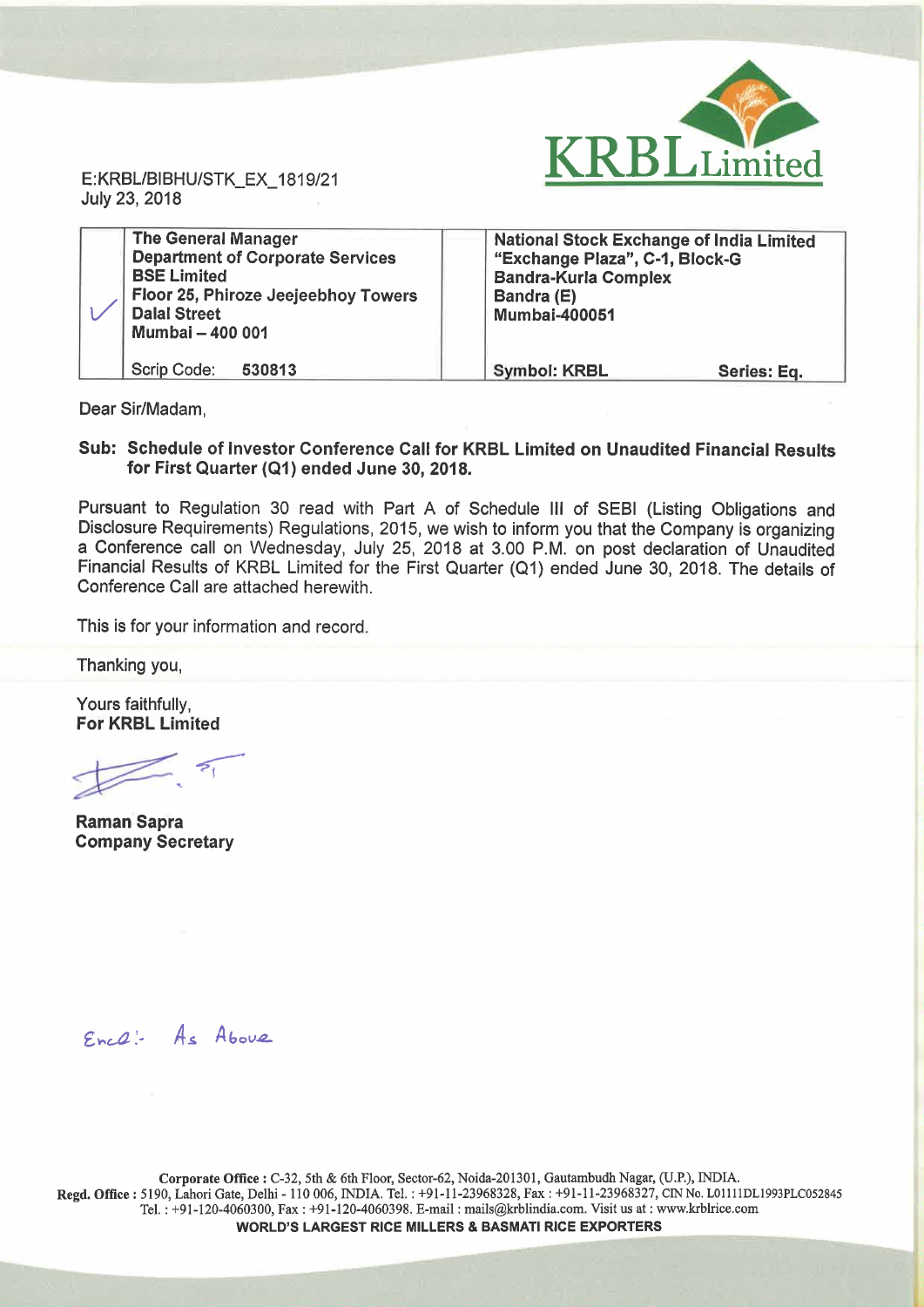

July 23, 2018

| <b>The General Manager</b><br><b>Department of Corporate Services</b><br><b>BSE Limited</b><br>Floor 25, Phiroze Jeejeebhoy Towers<br><b>Dalal Street</b><br>Mumbai - 400 001 | <b>National Stock Exchange of India Limited</b><br>"Exchange Plaza", C-1, Block-G<br><b>Bandra-Kurla Complex</b><br>Bandra (E)<br><b>Mumbai-400051</b> |             |
|-------------------------------------------------------------------------------------------------------------------------------------------------------------------------------|--------------------------------------------------------------------------------------------------------------------------------------------------------|-------------|
| Scrip Code:<br>530813                                                                                                                                                         | <b>Symbol: KRBL</b>                                                                                                                                    | Series: Eq. |

Dear Sir/Madam,

#### Sub: Schedule of Investor Conference Call for KRBL Limited on Unaudited Financial Results for First Quarter (Q1) ended June 30, 2018.

Pursuant to Regulation 30 read with Part A of Schedule III of SEBI (Listing Obligations and Disclosure Requirements) Regulations, 2015, we wish to inform you that the Company is organizing <sup>a</sup> Conference call on Wednesday, July 25, 2018 at 3.00 PM. on post declaration of Unaudited Financial Results of KRBL Limited for the First Quarter (Q1) ended June 30, 2018. The details of Conference Call are attached herewith.

This is for your information and record.

Thanking you,

Yours faithfully, For KRBL Limited

2%: "Fr"  $\not\equiv$ 'R

Raman Sapra Company Secretary

Evel: As Above